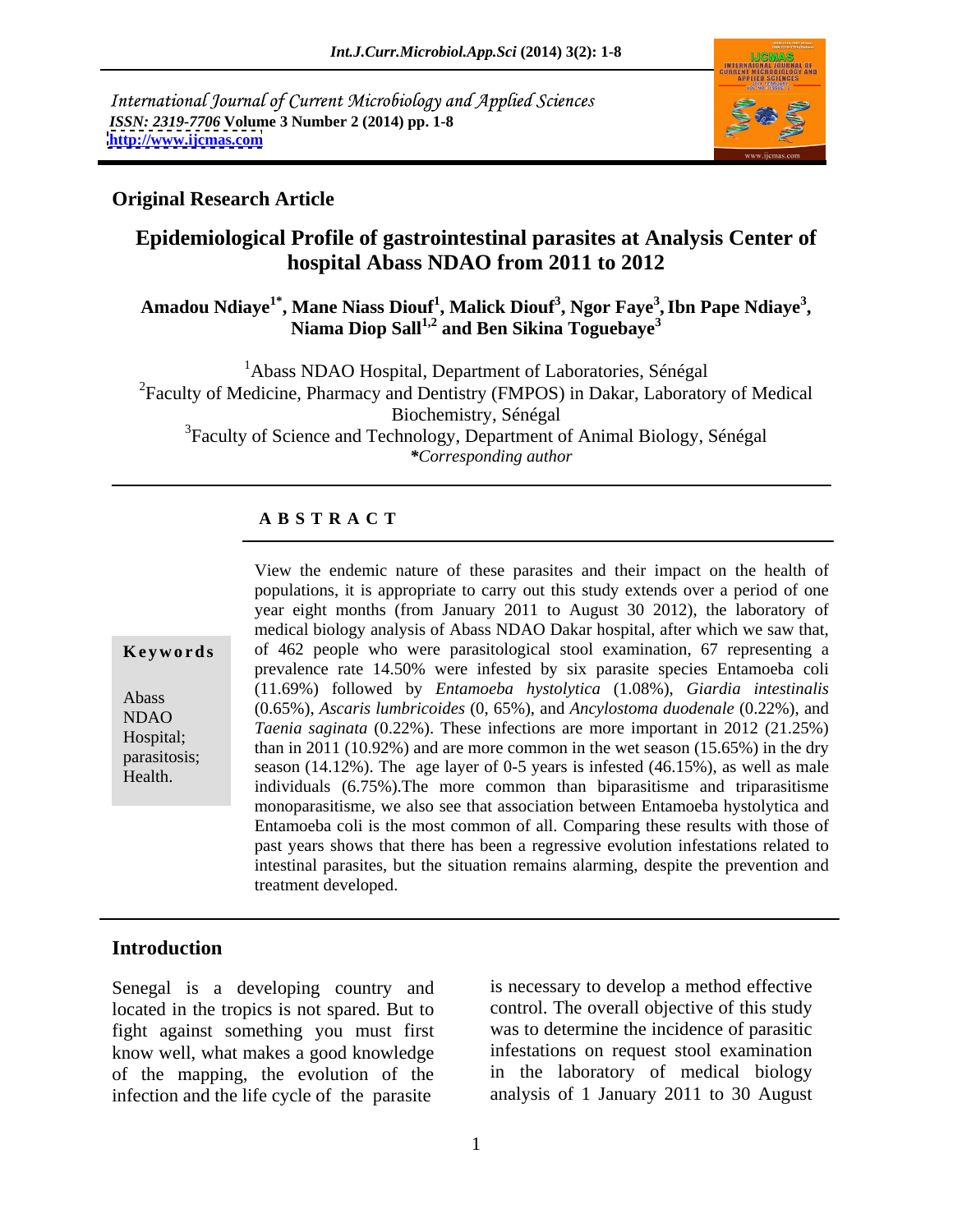The standard equipment is required from sterile jars up stool samples which are the

## **Examination methods parasitological**

### **Sampling**

For sampling is given a sterile plastic pot, closed, numbered and contain the initials and number of the patient, who must put his stool in the laboratory using a purgative or at home and bring it soon

After sampling, the examination is done in two steps: closed with a pad that serves sieve.

It is to the naked eye and can note the yellowish or blackish), consistency (molded or pasty, soft, very soft or liquid), and the presence of blood, phlegm, mucus

This is the fastest easiest method and

2012 and compare the evolution of pest cheaper allowing you to observe the infestations intestinal species involved and parasites in the stool. A slide containing their frequency. The most vulnerable in the number and the initials of the patient terms of age and sex and year, month and on which a drop of saline is placed is used. year when these infections are more It may takes a stool with a stick and made common. a thin smear on the physiological water **Materials and Methods b** observed under the microscope objective **Equipment** then obj x 40 for confirmation. that covered with a cover slip and then (obj) x 10 to identify parasitic elements

### **Examination after staining**

biological material. This is the same process as above but here **stool** yellow and destroys vegetative forms with instead of a drop of saline to 2% iodine that stains organelles eggs and cysts in iodine that is used it contains.

### **The method of Ritchie (amended)**

possible. use 2-5 grams of stool you put in a **Stool examination state of the state of the state of the state of the state of the state of the state of the state of the state of the state of the state of the state of the state of the state of the state of the state** It increases the sensitivity of the search of cysts or eggs. But usually they do not allow you to view the vegetative forms and roundworm eggs are destroyed. We stemmed glass and then 20 ml of 10% solution is left rested for 1 min. The supernatant was poured into another goblet

**Macroscopic examination** The resulting liquid is poured into a color (brownish, greenish, reddish, of ether corresponding to one third of the or pus in the stool minutes. At the end of the first four **Microscopic examination** thick containing lipophilic debris, aqueous State fees accumulates parasitic elements. It conical tube until beyond the middle and then poured into a tube the same volume volume of liquid poured. It closes the tube and stirred for one minute to homogenize and then centrifuged at 1500 rpm for 3 ethereal layers were obtained, the second third and the fourth contains the base that accumulates parasitic elements. It suddenly pours the contents of the tube unless you put the cap on a slide object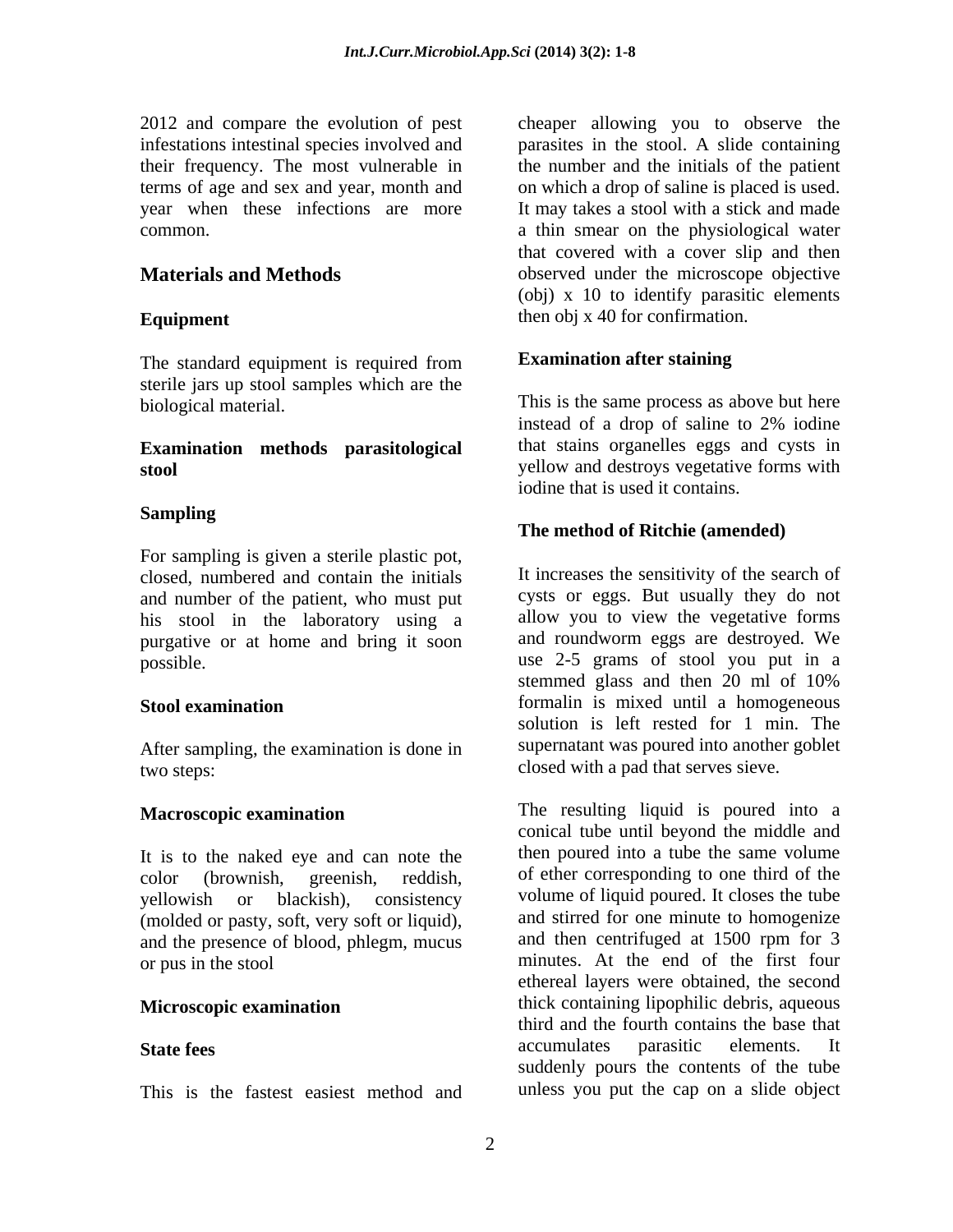Our study population consists of 462

### **Distribution of samples analyzed**

Figure 1 shows that only 67 were positive, with an overall prevalence of  $14.50\%$ 

Table II shows that parasitic infestations are most important in 2012 (21.25%) than

### **Comparison of the frequency of parasitic infestations by month**

The curves representing parasitic Table VI shows that the monoparasitisme infestations of 2011 and 2012 have the  $(91.04\%)$  is more common than same pace from January to June with a number of people infested most imporant  $(0\%)$ . in 2012 (21.25%) than in 2011 (10.92%). However, a maximum of monthly prévalenve 10.14% was observed in January and May 2012 and a minimum of 0% in June and November 2011. (Figure between *Entamoeba histolytica* and

### **Comparing the frequency of parasitic infestations according to the season**

# **Comparison of the frequency of b prevalence** rate of 70.20% at the health

Figure 4 shows that children aged 0 to 10

that covered with a coverslip and observed years are most affected by parasitic under the microscope and then obj x 10 x infestations with a prevalence of 46.15%, 40. followed by adults 30 years and over **Results and Discussion** 30 years (23.07%). (30.76%), and lastly come the young 11 to 30 years (23.07%).

### **Study Population Comparison of the frequency of parasitic infestations sex**

individuals. Table IV shows that male individuals (6.75%) are slightly more infected individuals than females (5.33%).

### **Intestinal parasites find and prevalence**

**Distribution of samples by year** Entamoeba coli cyst (11.69%) 's followed in 2011 (10.92%). *Ancylostoma duodenale* (0.22%), and eggs Table V shows a predominance of by *Entamoeba histolytica* (1.08%), *Giardia intestinalis* (0.65%), eggs of Ascaris lumbricoides (0, 65%), eggs of of *Taenia saginata* (0.22%)

### **Type of parasitism**

(91.04%) is more common than biparasitisme (8.95%) and triparasitisme (0%).

### **Parasitic associations met**

3) *Entamoeba coli* is the most common Table VII shows that the association **between** *Entamoeba histolytica* (33.33%).

Table III shows that parasitic infestations with a predominance of *Entamoeba coli* are most important in the wet season (11.69%). We see that our prevalence is (15.65%) in the dry season (14.12%). lower than those of previous years because **parasitic infestations by age** enter Fatick. Three years after Ndiaye This study shows that 67 stool samples were positive on 462 analyzed is 14.50% in 2001 DIONGUE found an overall prevalence rate of 70.20% at the health recorded a prevalence of 54.4% in Pikine;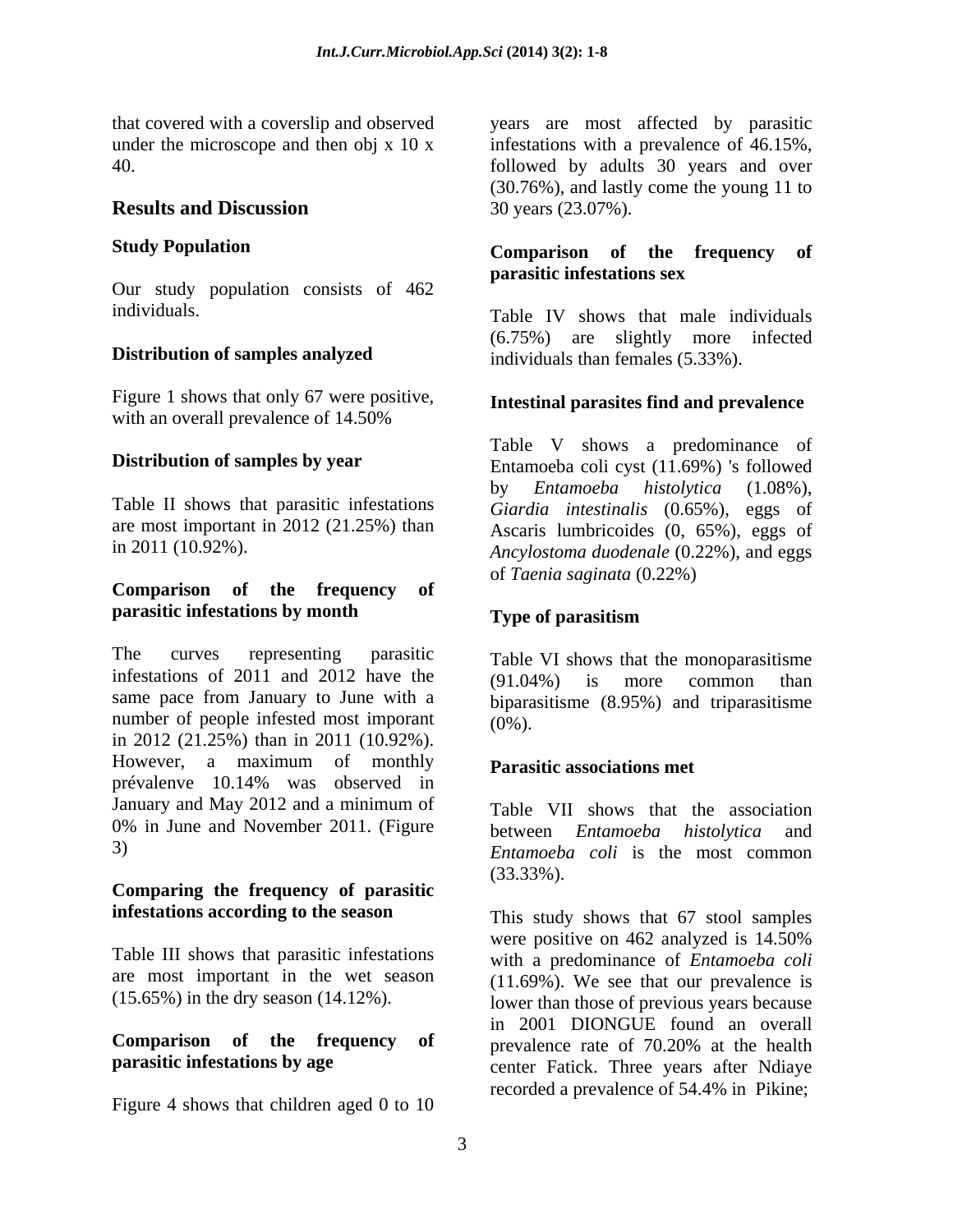**Figure.1** Distribution of samples analyzed



**Table.2** Distribution of samples by year

|       |               |                           | <b>SAMPLE</b>            |                 |                       |
|-------|---------------|---------------------------|--------------------------|-----------------|-----------------------|
|       | Years   Total | Percentage                | $\mathbf{r}$<br>Négative | <b>Positive</b> | <b>Prevalence</b>     |
| 2011  | 302           |                           | 260<br>∠∪o               | $\overline{33}$ | 10.92                 |
| 2012  | $\sim$<br>100 | .                         | $1 \cap F$<br>---        | $\overline{34}$ | 2125<br>$\sqrt{21.2}$ |
| Total | 462           | $\sim$<br>10 <sub>C</sub> | 303                      | 67              | 14.50                 |

**Figure.3** Comparison of the incidence of parasitic infestations in the month

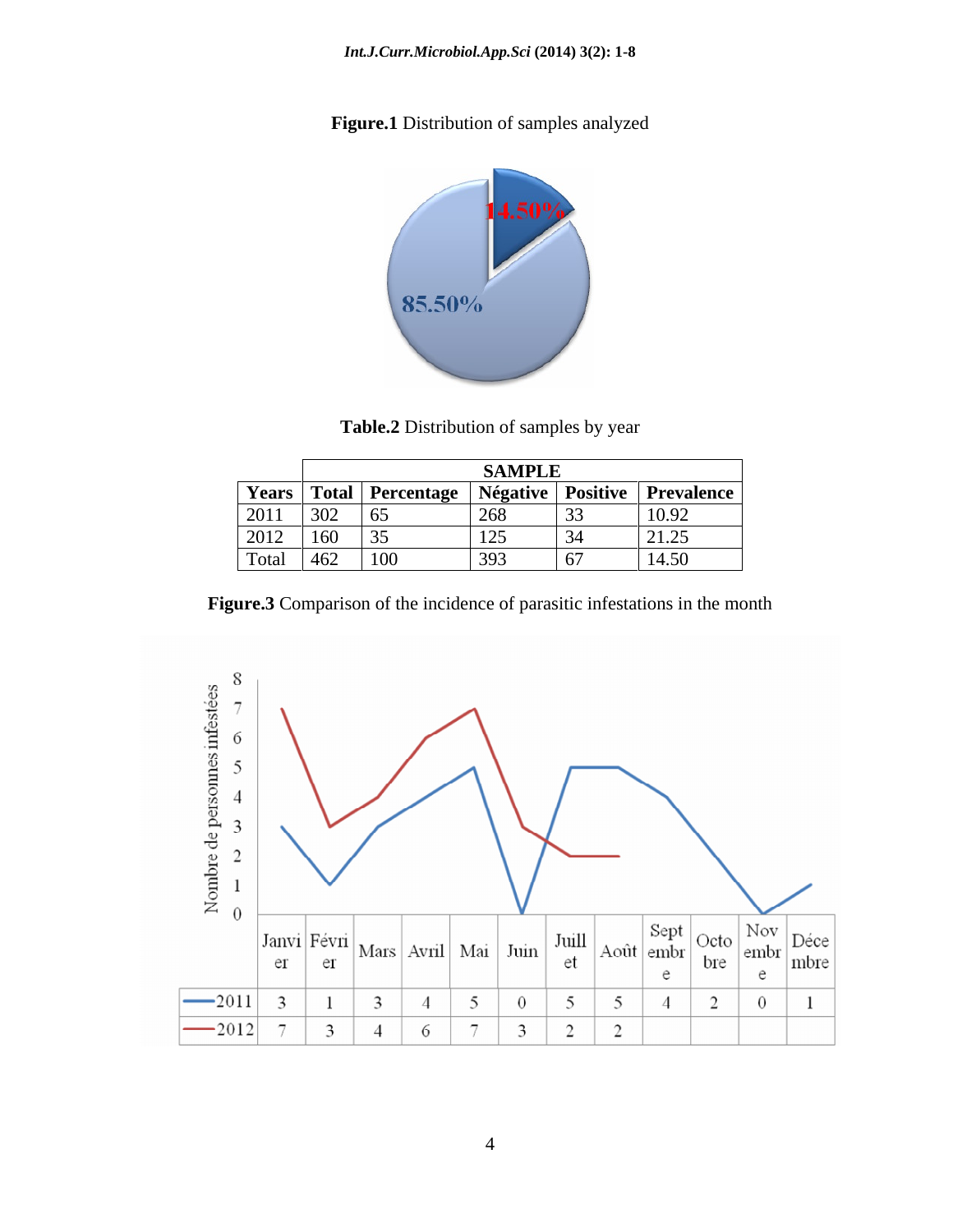| Season     | <b>Total KAOP</b><br><b>CONTRACTOR</b> | Positive KAOP | Prevalence |
|------------|----------------------------------------|---------------|------------|
| Dry season | 347                                    |               | 14,12      |
| Wet season | 115                                    | $\sim$        | 15,65      |

**Table 3** Comparison of the incidence of parasitic infestations according to the season

III: Comparison of the incidence of parasitic infestations according to the season Wet season: juillet - septembre ; Dry season: octobre -juin.

**Figure.4** Comparison of the incidence of parasitic infestations age





| <b>Table.4</b> Comparison of parasitic infestations by sex |  |  |  |
|------------------------------------------------------------|--|--|--|
|                                                            |  |  |  |

| <b>Workforce</b>  |      | OCA            |
|-------------------|------|----------------|
|                   | Male | <b>Female</b>  |
| <b>Total</b>      | 237  | 225<br>ل کے ک  |
| <b>Positive</b>   | 16   | $\overline{1}$ |
| <b>Prevalence</b> | 6,75 | 5,33           |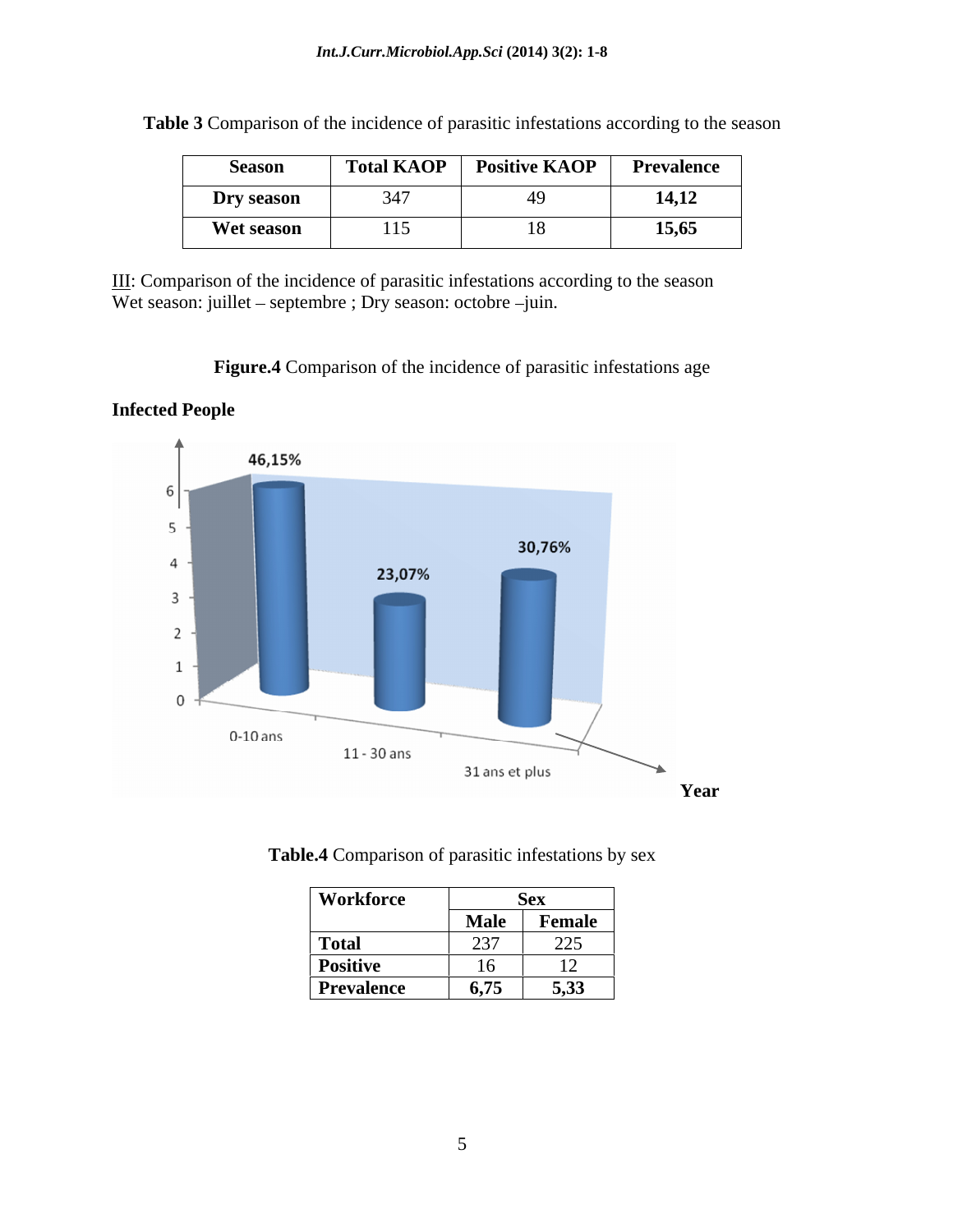### *Int.J.Curr.Microbiol.App.Sci* **(2014) 3(2): 1-8**

|                       | Number of        |      |                       |            | <b>Specific</b> |
|-----------------------|------------------|------|-----------------------|------------|-----------------|
| <b>Cash</b>           | positive samples |      | <b>Total positive</b> | Percentage | prevalence      |
|                       | 2011             | 2012 |                       |            |                 |
| Entamoeba coli        |                  |      | 5/1<br>- د.           | 80,60      | 11,69           |
| Entamoeba hystolytica |                  |      |                       | 7,46       | 1,08            |
| Gardia intestinalis   |                  |      |                       | 4,48       | 0,65            |
| Ascaris lumbricoides  |                  |      |                       | 4,48       | 0,65            |
| Taenia saginata       |                  |      |                       | 1,49       | 0,22            |
| Ankylostoma duodenale |                  |      |                       | 1,49       | 0,22            |
| Total                 | $\sim$           |      | 67                    | 100        | 14,51           |

### **Table.5** Intestinal parasites found and their prevalence

**Table.6** Type of parasitism

| <b>Degrees</b> | $\bullet$ . $\bullet$<br><b>Monoparasitisme</b> | $\sim$<br><b>Biparasitisme</b> | <b>CONTINUES</b><br><b>Triparasitisme</b> | <b>Total</b> |
|----------------|-------------------------------------------------|--------------------------------|-------------------------------------------|--------------|
| Workforce      |                                                 |                                |                                           |              |
| Frequency      | 91,04                                           | 8,95                           |                                           | <b>100</b>   |

### **Table.7** Parasitic Associations

| <b>Associations</b>                         | Workforce   Frequency |
|---------------------------------------------|-----------------------|
| Entamoeba coli - Gardia intestinalis        | 16,66                 |
| Entamoeba coli - Entamoeba histolytica      | 33,33                 |
| Entamoeba coli - Ankylostoma duodenale      | 16,66                 |
| Entamoeba coli - Ascaris lumbricoides       | 16,66                 |
| Gardia intestinalis - Entamoeba histolytica | 16,66                 |
| Fotal                                       | 100                   |

36.3% at the University Hospital of Fann; Diouf 32.6% at the health center Nabil Royer Dakar . In 2006 GUEYE was 16.2% in 2008. 2009: Ndiaye records the years, awareness becomes more

6

DIEDHIOU 44.52% at the villages along 30.49% These differences may be justified the lower Ferlo DIAKHATE 40.9% in Richard Toll DIATTA 34.09% in plots and prevention methods that have led to a reclaimed. Diallo in 2005 had a rate of systematic deworming even without 30.49% These differences may be justified by an improvement in the management and prevention methods that have led to a medical consultation..

Choucair Dakar and 33.1% Ndiaye Albert recorded 38.99% In 2007: NIANE recorded 21.5%. 2008: Ndiaye saves NIANE records 15.5% . The regressive Our results are similar to those of NIANE 16.2% in 2008. 2009: Ndiaye records 16.2% and NIANE 17% and in 2010 evolution of parasitic infestations is due to the poorest, accessibility to drinking water, increased individual and collective construction of public toilets, sanitation, hygiene of the Senegalese population over etc.. The increased prevalence noted in efficient, thanks to the increase of the in several areas of Dakar. These results means of communication, which are also show that parasitic infestations are becoming increasingly accessible to even most important in the wet season than the2012 is due to the floods in 2011 and 2012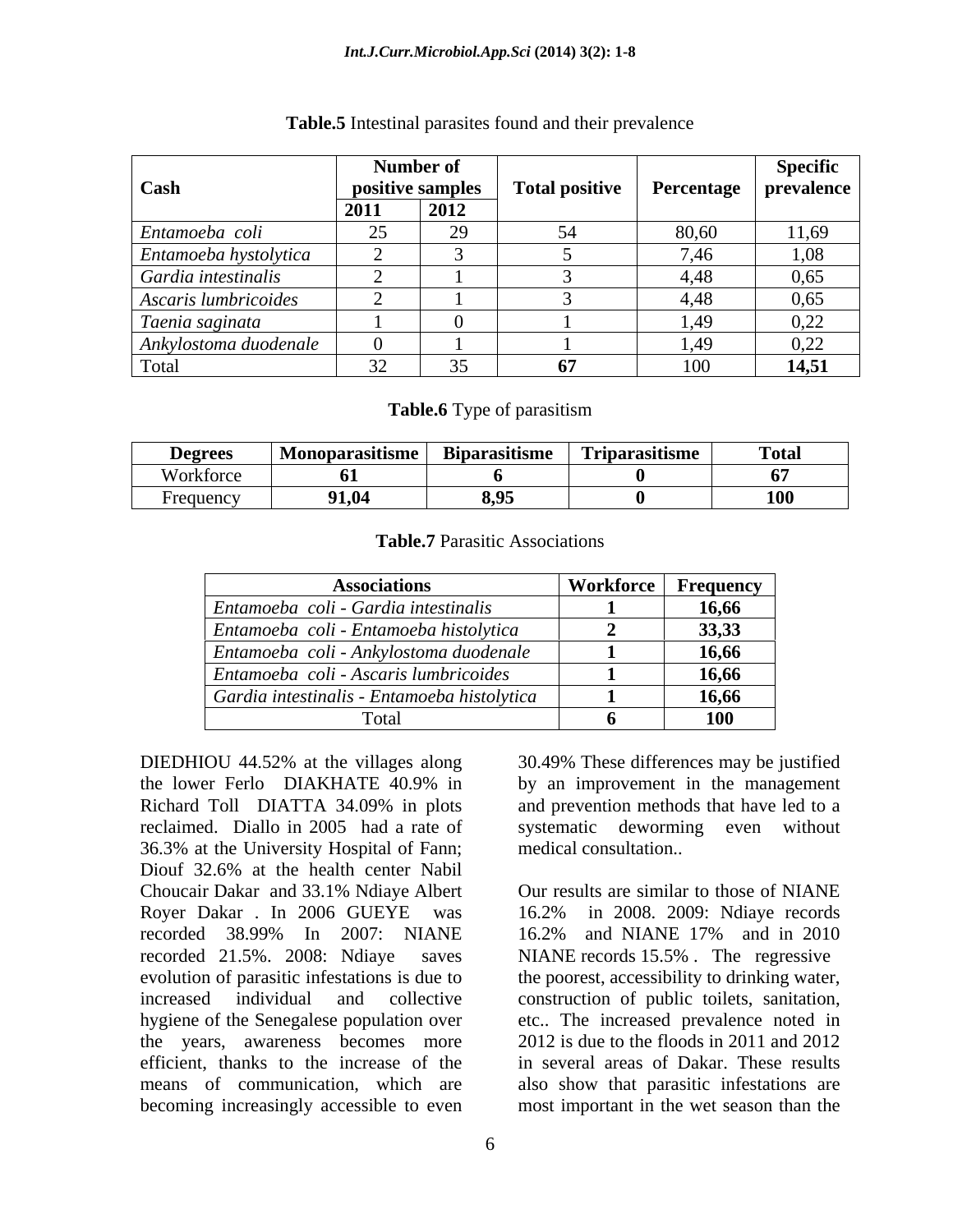dry season which is similar to results This makes these parasitic worms still obtained by Ndiaye. This is explained by continue to pose a serious public health the fact that the climatic and ecological every day, despite all the prevention and conditions are more favorable the treatment developed. View our results still development of parasites in the wet season alarming, it is important to make than the dry season. We also see that some recommendations. A population, we will species are more common than others. Because there was a maximum of 11.69% cooking of meat from beef and pork. for Entamoeba coli and a minimum of 0.22% for *Taenia saginata* and fight against faecal peril; promoting health *Ancylostoma duodenale*. The prevalence education to change people's behavior, the of Entamoeba coli was noted by Ndiaye and Diallo found that 21.54% and 16.3%, contrary to the results found by DIATTA 3.88% and 5.93 FALL % . The prevalence of Entamoeba coli can be explained by the fact that this parasite is not pathogenic to humans and lives in perfect commensalism Ancelle T. Hennequin C., A. Paugam in the digestive tract of the latter. The Decision in parasitology and tropical finding of a small amount of *Entamoeba coli* may be due to the confusion of cysts **Pages**. of *Entamoeba coli* with those *Entamoeba*  Bouree P. Reminder parasitology and histolytica because those who found a low tropical diseases. 3rd ed, Paris. rate of *Entamoeba coli* (3.88% and 5.93 %) found high rates of *Entamoeba*  histolytica (14.56% and 19.49%). The Bouree P., M. Gentilini Tropical Diseases. results also show that children up to ten Masson, Paris, 1987.391p. years are the most vulnerable layer, which is due to geophagy children of this age. We also see that the male individuals Jacquemin P., Jacquemin J.L., Clinical (6.75%) were more infected individuals Parasitology. 3rd ed, Masson, Paris, females (55.33%). We also note that the monoparasitisme is more common than Mediaye A., 2010, Summary of biparasitisme and triparasitisme, and that the association between *Entamoeba*  made in medical analysis laboratory of *histolytica* and *Entamoeba coli* is the most dry Eurasies their in case<br>Its makes the parasitic worms of the still the conduction are transmit to the mean a parallel to the three to the three to the conduction and the figure of the three parasitic and the depend of

Intestinal parasites that cause intestinal Parasitic Diseases, Paris, Ed ESTM, parasitic diseases are responsible for 1996,165 pages.. considerable morbidity and mortality worldwide, especially in third world countries where hygiene is precarious and low socio-economic level. Added to this **Webography** are the weather conditions are more Bueno H. M.D., parasites, what is it?

have by the rules of hygiene, thorough cooking of meat from beef and pork. Health authorities should focus on the continuity of the administration of mebendazole coupled with vitamin A to children aged 0 to 5 years and identify

## **References**

- medicine. Paris, Ed VIGOT, 1994. 337 Pages.
- Medicine Science Flammarion, 2001. 414 Pages.
- Masson, Paris, 1987.391p. Chouvalova E. Tropical diseases. MIR. Moscow, 1984. Volume II.308p.
- 1986. 265 Pages.
- common associations found. to 2009, Dakar, No. 32. 30 Pages. Ndiaye A., 2010, Summary of parasitological examination of stools the hospital Abass NDAO from 2008
	- Nozais JP, Mr. Danis, Mr. GENTILINI 1996,165 **pages..** Medical Parasitology: basic techniques for the laboratory. Geneva, World Health Organization, 1993.118 pages.

**Webography**

[Http:/[/www.aliv-](http://www.aliv-) e.com/fr/education